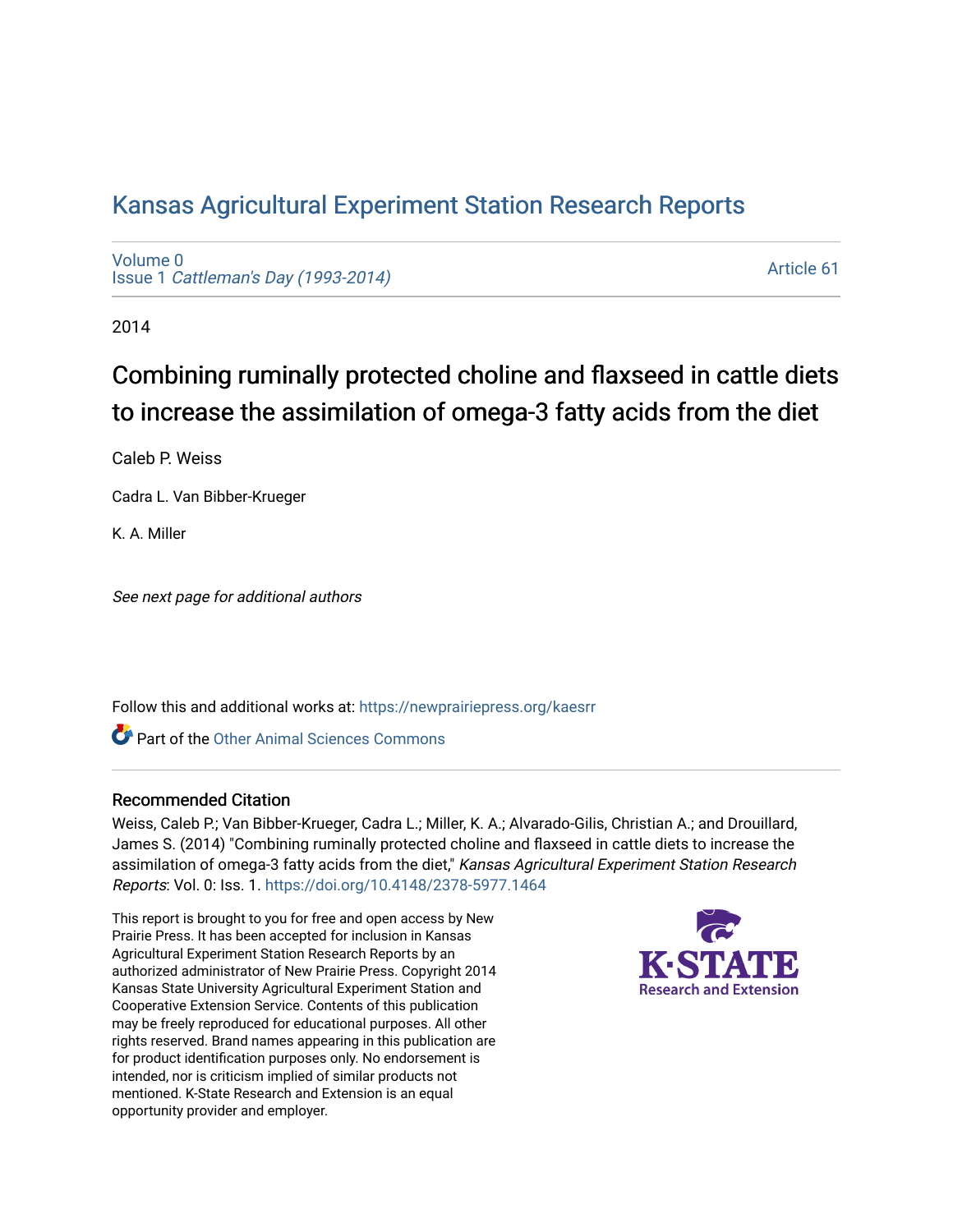# Combining ruminally protected choline and flaxseed in cattle diets to increase the assimilation of omega-3 fatty acids from the diet

# **Abstract**

Omega-3 fatty acids are an essential part of a healthy human diet. If consumed regularly, these fatty acids attenuate inflammation and lower risk of inflammatory diseases, such as heart disease and rheumatoid arthritis. The human body cannot synthesize adequate amounts of omega-3 fatty acids; they must be obtained by consuming foods that are rich in omega-3s. Omega-3 fatty acids can be found in foods like fish, some oilseeds, and some nut oils. Overall consumption of these foods is relatively low compared with the consumption of red meat such as beef, which typically contains relatively small amounts of omega-3 fatty acids. Flaxseed contains high levels of omega-3 fatty acids, and when fed to cattle, these fats are absorbed and deposited into beef tissues. The transfer of omega-3 fatty acids from the diet to tissues is very poor, however, due to extensive alteration of fats by microbes in the rumen. If transfer efficiency from diet to tissues could be improved, beef could become a viable source of omega-3 fatty acids for consumers. Choline plays an important role in the metabolism of fats, and deficiencies of dietary choline could limit the absorption and tissue deposition of polyunsaturated fatty acids, including omega-3 fatty acids. Our objective was to evaluate the effects of combining ruminally protected choline and flaxseed on changes in plasma concentrations of long-chain fatty acids.

## Keywords

Cattlemen's Day, 2014; Kansas Agricultural Experiment Station contribution; no. 14-262-S; Report of progress (Kansas State University. Agricultural Experiment Station and Cooperative Extension Service); 1101; Beef Cattle Research, 2014 is known as Cattlemen's Day, 2014; Beef; Omega-3 fatty acids; Choline; Flaxseed; Diet

## Creative Commons License



This work is licensed under a [Creative Commons Attribution 4.0 License](https://creativecommons.org/licenses/by/4.0/).

### Authors

Caleb P. Weiss, Cadra L. Van Bibber-Krueger, K. A. Miller, Christian A. Alvarado-Gilis, and James S. **Drouillard**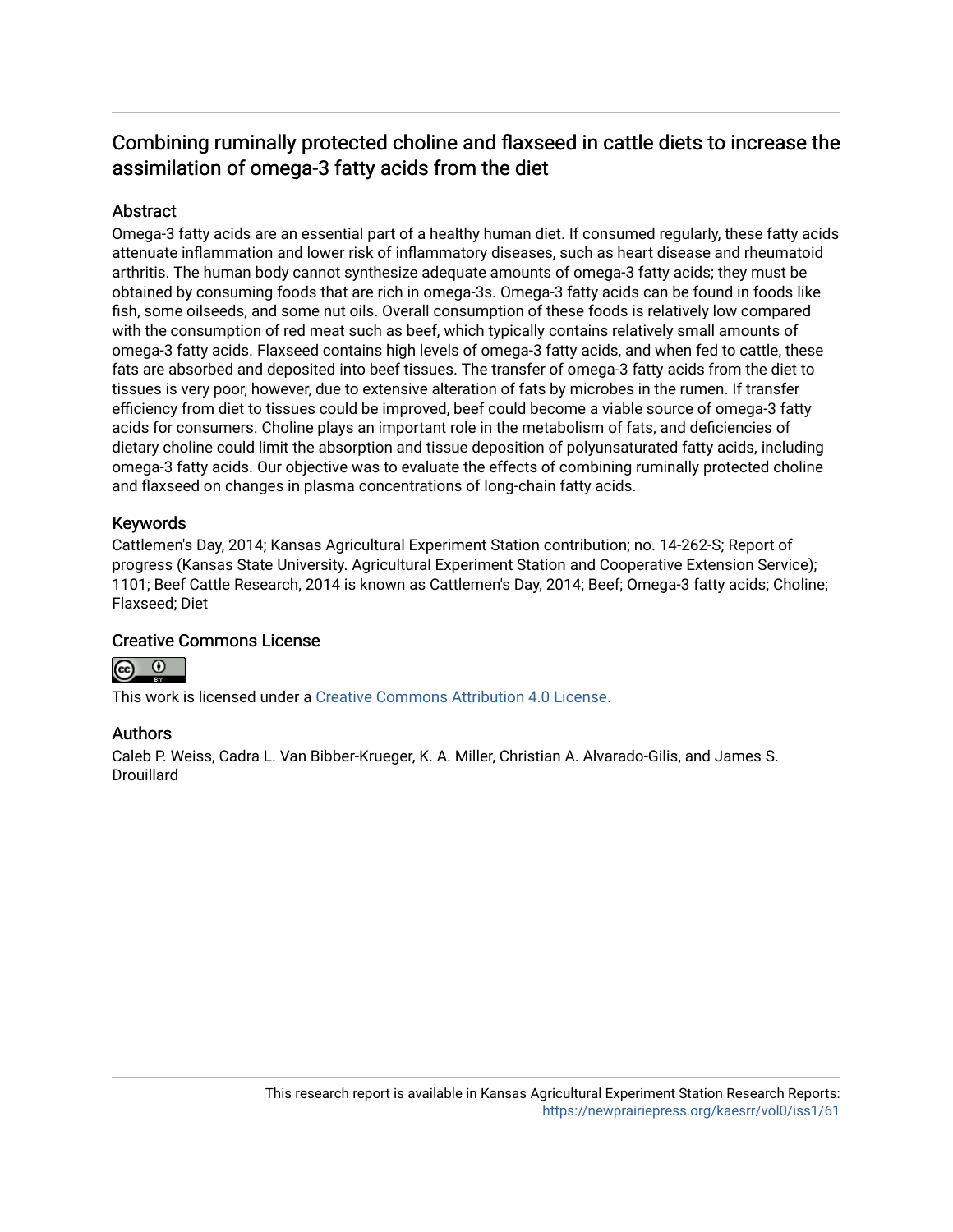# Combining Ruminally Protected Choline and Flaxseed in Cattle Diets to Increase the Assimilation of Omega-3 Fatty Acids from the Diet

# *C.P. Weiss, C.L. Van Bibber-Krueger, K.A. Miller, C. Alvarado-Gilis, and J.S. Drouillard*

# Introduction

Omega-3 fatty acids are an essential part of a healthy human diet. If consumed regularly, these fatty acids attenuate inflammation and lower risk of inflammatory diseases, such as heart disease and rheumatoid arthritis. The human body cannot synthesize adequate amounts of omega-3 fatty acids; they must be obtained by consuming foods that are rich in omega-3s. Omega-3 fatty acids can be found in foods like fish, some oilseeds, and some nut oils. Overall consumption of these foods is relatively low compared with the consumption of red meat such as beef, which typically contains relatively small amounts of omega-3 fatty acids. Flaxseed contains high levels of omega-3 fatty acids, and when fed to cattle, these fats are absorbed and deposited into beef tissues. The transfer of omega-3 fatty acids from the diet to tissues is very poor, however, due to extensive alteration of fats by microbes in the rumen. If transfer efficiency from diet to tissues could be improved, beef could become a viable source of omega-3 fatty acids for consumers. Choline plays an important role in the metabolism of fats, and deficiencies of dietary choline could limit the absorption and tissue deposition of polyunsaturated fatty acids, including omega-3 fatty acids. Our objective was to evaluate the effects of combining ruminally protected choline and flaxseed on changes in plasma concentrations of long-chain fatty acids.

# Experimental Procedures

Crossbred heifers (108 heifers;  $628 \pm 30$  lb) were stratified by initial body weight and allocated randomly, within strata, to 36 concrete-surfaced pens (3 heifers/pen). Heifers were fed diets with: (1) no flaxseed/no choline; (2) flaxseed/no choline; (3) choline/ no flaxseed; and (4) flaxseed and choline. Diets (Table 1) were fed *ad libitum* once daily for 14 days. At the end of the 14-day feeding period, cattle were weighed and blood was sampled by jugular puncture. Average daily gain, dry matter feed consumption, and feed conversion efficiency were calculated for each pen of animals. Blood samples were chilled and centrifuged to recover blood plasma. Fatty acid methyl esters were measured in blood plasma by gas chromatography. Data were analyzed using the mixed model procedure of SAS (SAS Institute, Cary, NC) with fixed effects of flaxseed, choline, and flaxseed  $\times$  choline. The random effect was weight block, and the experimental unit was the feedlot pen.

# Results and Discussion

The levels of alpha-linolenic acid, the principal omega-3 fatty acid found in flaxseed, were relatively low on day 0 of the trial (data not shown). This was expected because the cattle were fed diets that contained no appreciable quantities of omega-3 fatty acids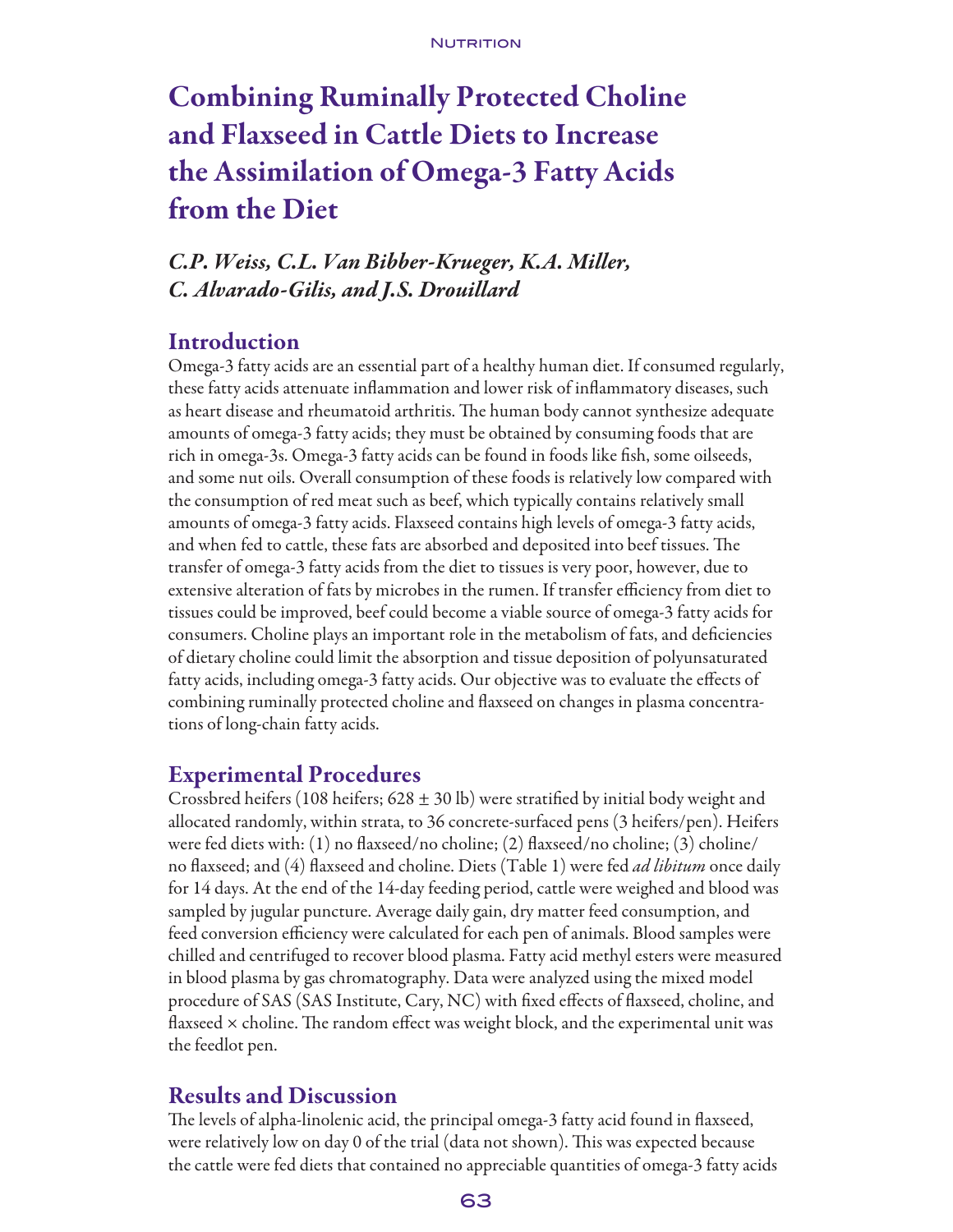#### **NUTRITION**

prior to starting the experiment. Concentrations of long-chain fatty acids in blood plasma collected after 14 days of consuming the experimental diets are represented in Table 2. Plasma concentrations of alpha-linolenic acid increased dramatically (*P* < 0.05) for cattle fed diets containing flaxseed, whereas concentrations of omega-3 fatty acids remained relatively low in plasma of cattle fed diets without flaxseed. Feeding ruminally protected choline had no appreciable impact on blood concentrations of omega-3 fatty acids, regardless of whether or not flaxseed was fed. We had hypothesized that feeding ruminally protected choline would enhance absorption of omega-3 fatty acids due to choline's important role in transport of lipids, but our hypothesis is refuted by the results of this experiment. Figures 1 and 2 illustrate the effects of our experimental diets on average daily gain and feed efficiency. Feeding flaxseed had no notable impact on performance; however, cattle fed ruminally protected choline tended to gain more  $(P = 0.11)$  and were more efficient  $(P = 0.06)$  compared with their counterparts fed diets without supplemental choline.

# **Implications**

Ruminally protected choline improved gain efficiency by approximately 10%, which is consistent with our observations in previous studies. The extruded flaxseed product increased plasma concentrations of omega-3 fatty acids, but including ruminally protected choline resulted in no further improvement in assimilation of dietary fats.

|                                        | Without ruminally<br>protected choline<br>With<br>Without |          |          | With ruminally<br>protected choline |  |
|----------------------------------------|-----------------------------------------------------------|----------|----------|-------------------------------------|--|
|                                        |                                                           |          | Without  | With                                |  |
| Ingredients, %                         | flaxseed                                                  | flaxseed | flaxseed | flaxseed                            |  |
| Corn silage                            | 25.00                                                     | 25.00    | 25.00    | 25.00                               |  |
| Wet corn gluten feed                   | 25.00                                                     | 25.00    | 25.00    | 25.00                               |  |
| Steam-flaked corn                      | 27.01                                                     | 19.58    | 25.51    | 18.04                               |  |
| Ground alfalfa hay                     | 15.00                                                     | 15.00    | 15.00    | 15.00                               |  |
| Corn steep liquor                      | 1.86                                                      | 1.86     | 1.86     | 1.86                                |  |
| Feed additive premix <sup>2</sup>      | 1.80                                                      | 1.80     | 1.80     | 1.80                                |  |
| Supplement <sup>3</sup>                | 4.33                                                      | 1.76     | 4.60     | 2.08                                |  |
| Extruded flaxseed product <sup>4</sup> | $\overline{\phantom{a}}$                                  | 10.00    |          | 10.00                               |  |
| Ruminally protected choline            | -                                                         | -        | 1.23     | 1.23                                |  |

#### Table 1. Composition of experimental diets<sup>1</sup>

<sup>1</sup> Treatments were: 0% flaxseed and 0 g/day ruminally protected choline, 10% flaxseed and 0 g/day ruminally protected choline, 0% flaxseed and 113 g/day ruminally protected choline, and 10% flaxseed and 113 g/day ruminally protected choline.

² Provided 300 mg/animal daily of Rumensin (Elanco Animal Health, Greenfield, IN).

3 Formulated to provide 1,000 IU/lb vitamin A, 0.3% salt, 0.8% calcium, 0.1 ppm cobalt, 10 ppm copper, 0.6 ppm iodine, 60 ppm manganese, 0.25 ppm selenium, and 60 ppm zinc in the total diet on a 100% dry matter basis. 4 Product contains 50% flaxseed.